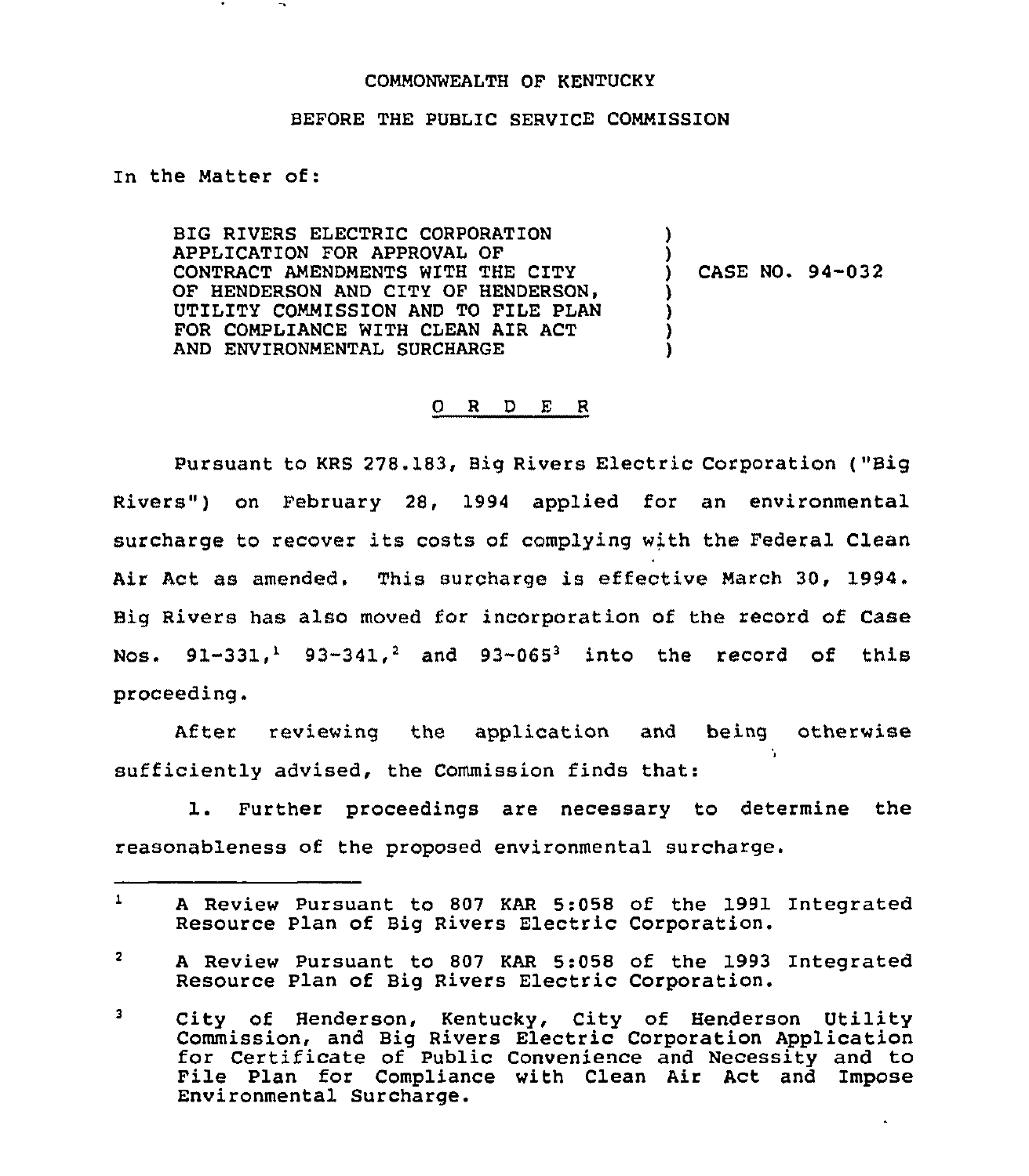2. KRS 278.183 permits use of environmental surcharge only upon Commission approval or the Commission's failure to act on a utility's application for such surcharge within six months of its filing.

3. Big Rivers' proposed environmental surcharge is not effective and may not be assessed prior to September 1, 1994 without Commission approval.

4. The records of Case Nos. 91-331, 93-341 and 93-065 should be incorporated by reference into the record of this proceeding.

IT IS THEREFORE ORDERED that:

1. Big Rivers shall not assess its proposed environmental surcharge prior to September 1, 1994.

2. The procedural schedule set forth in Appendix <sup>A</sup> to this Order shall be followed.

3. All requests for information and responses thereto shall be appropriately indexed. All responses shall include the name of the witness who will be responsible for responding to the questions related to the information provided, with copies to all parties of record and 10 copies to the Commission. All testimony, information requests, and responses to information requests shall be served on other parties by telefax or overnight express mail.

4. Big Rivers shall give notice of the hearing in accordance with the provisions set out in 807 KAR 5:011, Section 8(5). At the time publication is requested, it shall forward <sup>a</sup> duplicate of the notice and request to the Commission.

 $-2-$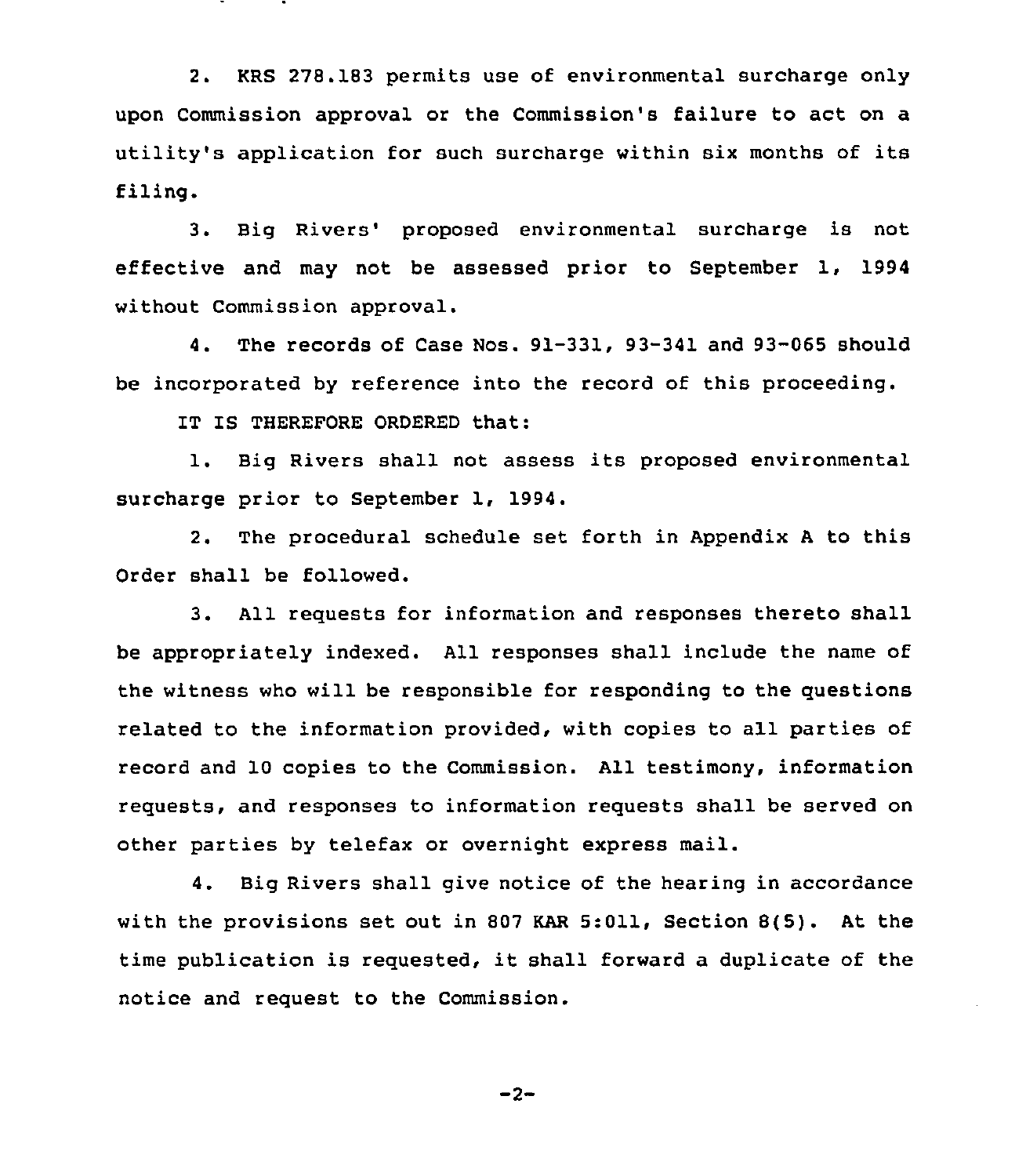5. Motions for extensions of time with respect to the schedule herein shall be made in writing and will be granted only upon a showing of good cause.

6. The records of Cases No. 91-331, No. 93-341 and No. 93- 065 are incorporated by reference into the record of this proceeding.

7. Following completion of the scheduled hearing in this matter, the parties shall have 20 days from the filing of the hearing transcripts with the Commission in which to submit written briefs and 30 days from the filing of the hearing transcripts in which to submit reply briefs.

8. Nothing contained herein shall prevent the Commission from entering further Orders in this matter.

Done at Frankfort, Kentucky, this 17th day of March, 1994.

PUBLIC SERVICE COMMISSION

PUBLIC SERVICE COMMISSION<br>
For the Commission For the

ATTEST:

Executive Dir